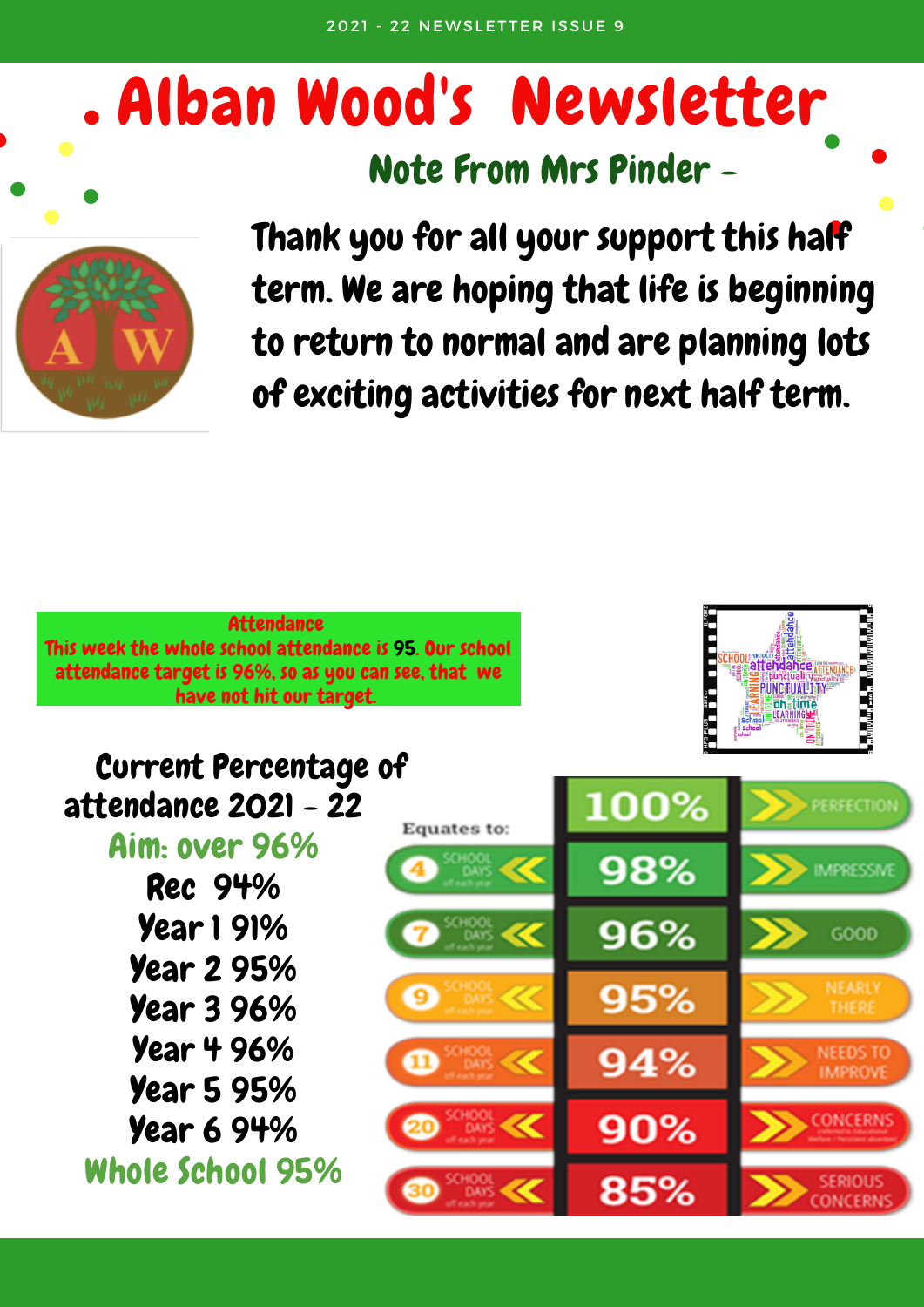#### Dates For The Diary

8th March - Football Match against Orchard Primary School - away - 15:30 - 16:30 9th Mar - Year 2 Class Assembly - 9:00am 11th March - Football Match against Haberdashers away 15:30 - 16:30 15th March - Governor Morning - 8:40 - 11:30am 16th Mar -Year 6 Class Assembly - 9:00am 18th March -FAW Non Uniform Day - Bring an Easter Egg 22nd March - FAW - Mothering Sunday Gift Sale 23rd Mar -Year 5 Class Assembly - 9:00am 25th March - Easter Fair - 15:00 - 17:00 28th Mar -Parent Consultations - Face to Face 29th Year 4 Dance Festival - 18:00 - 20:00 30th Mar -Parent Consultations - Remote 28th Mar - 3rd Apr - National Autistic Week 31st Mar - Nursery - End of term 1st Apr - End of Term - 2:00pm finish 19th Apr - INSET Day - School closed to Children 20th - Apr - First Day back for Children.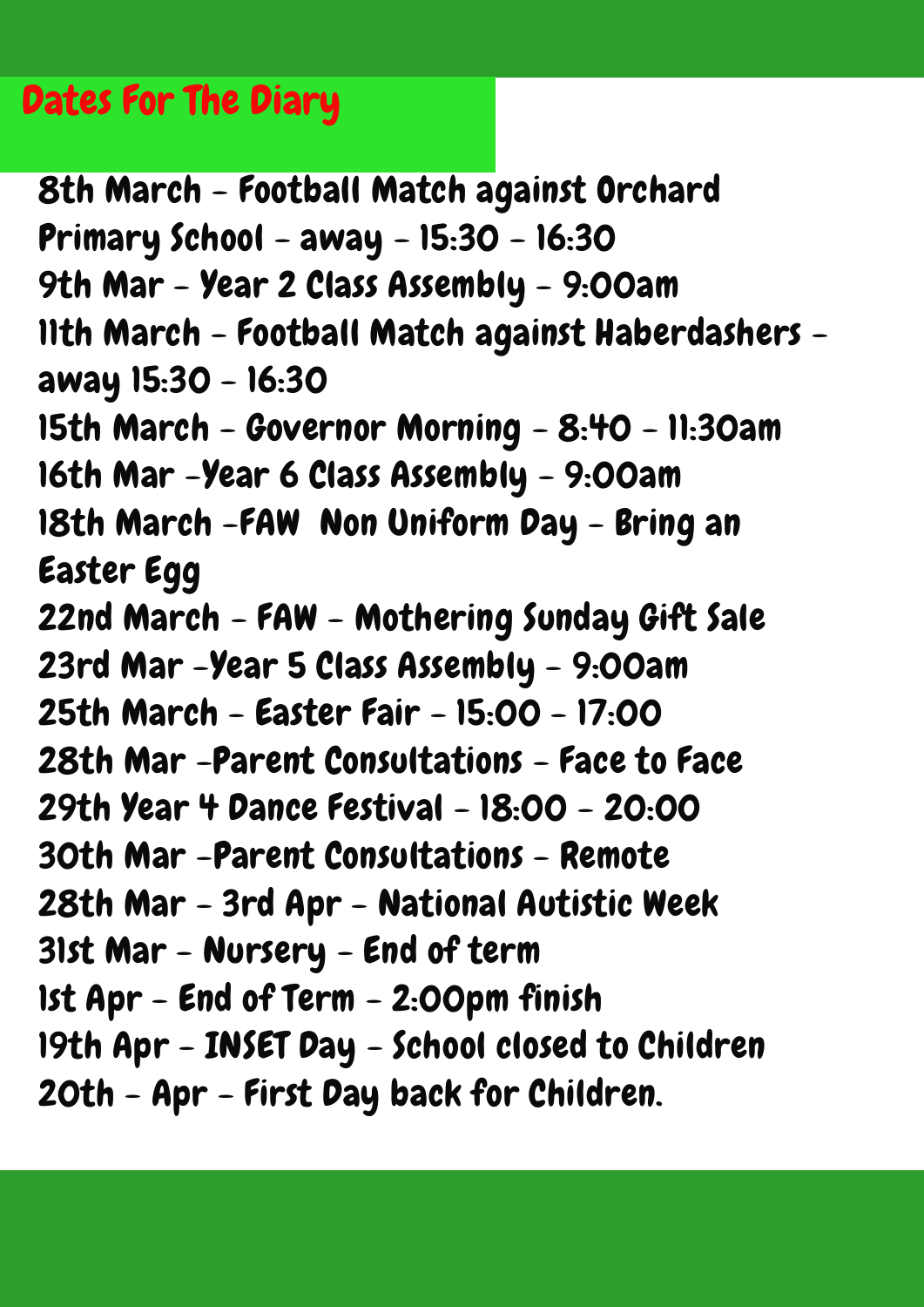## Netball Triumph!

Wow! Wow! Wow! Where to begin… We took our netball team to Futures Academy this evening for The School Sports Partnership's netball tournament. The team had to play three 24 minute matches so it was by no means easy but we concluded the evening as the overall winners!

To the players, we are so incredibly proud of not only the way you played tonight but for what amazing sports people you were. You were such gracious winners and celebrated the achievements of all of the other schools. A huge well done; on to the final!

### New Members of Staff

Many of may know that Mrs Richards is now on maternity leave and we wish her all the best. We are therefore welcoming Miss Woodland to Year 1. We are also welcoming Mrs West to Reception and Miss Gibson to Nursery.